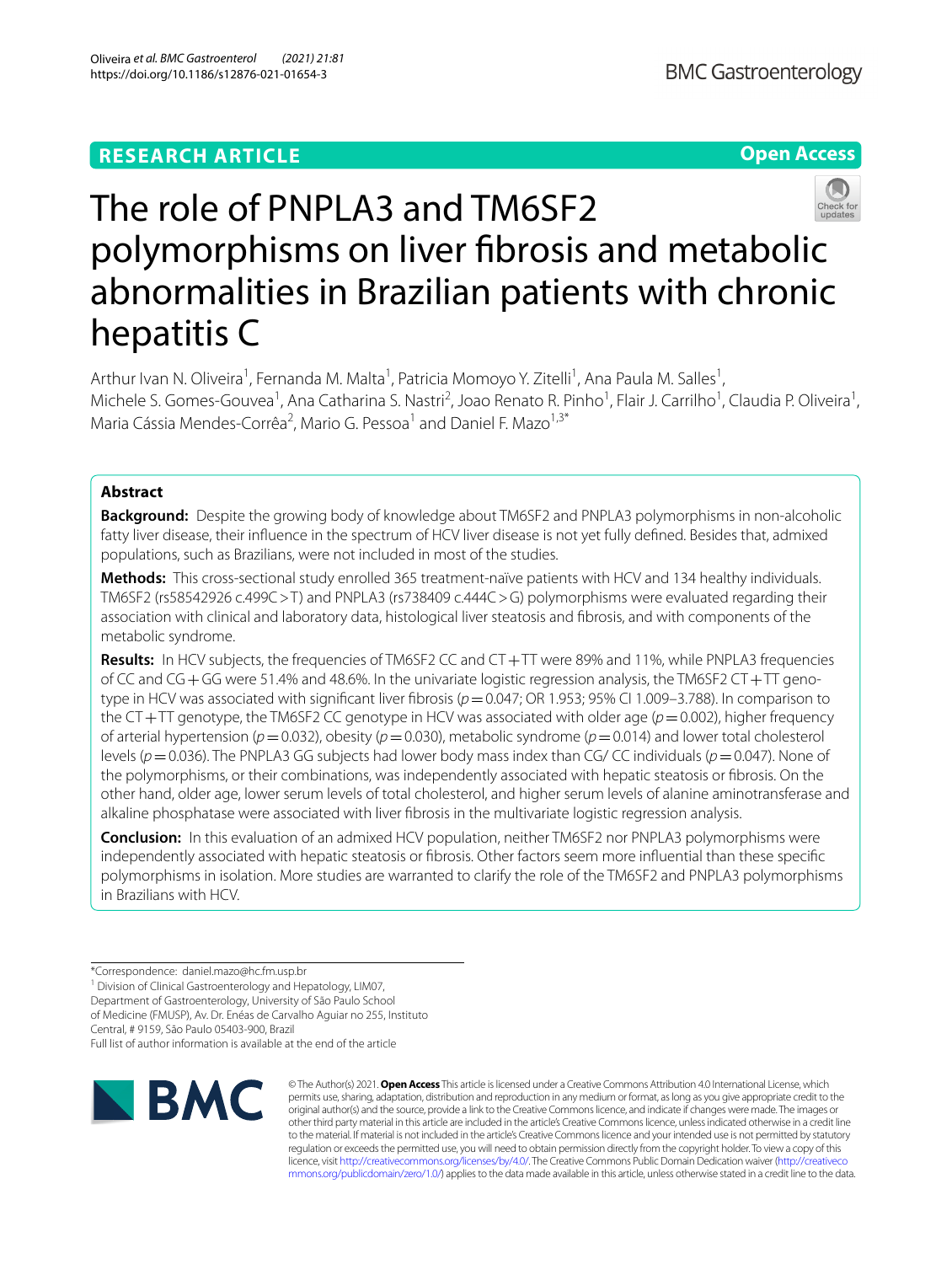**Keywords:** Hepatitis C virus, Hepatitis virus, Genetic variation

## **Background**

Chronic hepatitis C virus (HCV) infection afects about 1% of the world population and remains one of the main causes of liver disease worldwide [\[1](#page-8-0)]. In Brazil, it is estimated that 0.53% of the total population is anti-HCV positive [[2](#page-8-1)]. Between 55 and 85% of patients exposed to the virus develop chronic liver disease, and 15 to 20% of these will reach the stage of cirrhosis [[3\]](#page-8-2). HCV is the leading cause of death among viral hepatitis in Brazil, and it remains a public health problem: in 2019, it was estimated that 22,747 individuals were infected with HCV [\[4](#page-8-3)].

Persistent HCV infection leads to the induction of pro-infammatory cytokine production by Kupfer cells, activation of hepatic stellate cells, and development of liver fbrosis and cirrhosis [\[5](#page-8-4)]. Liver disease progression with accelerated fbrosis and cirrhosis is also associated with other factors, such as insulin resistance, obesity, non-alcoholic fatty liver disease (NAFLD), alcohol consumption, and coinfections with HIV or hepatitis B virus [[6](#page-8-5)]. Indeed, metabolic syndrome (MetS) features, such as obesity and diabetes mellitus can negatively impact chronic HCV infection [\[7](#page-8-6)]. In addition, liver steatosis is another frequent complication in HCVinfected patients, afecting 50 to 72% of this population [[8](#page-8-7)].

With the advent of genome-wide association studies (GWAS), the infuence of genetic factors in the development of steatosis and progression of chronic liver disease has gained evidence, mainly in NAFLD  $[9-11]$  $[9-11]$ . In this context, the single nucleotide (SNP) polymorphisms E167K of the Transmembrane 6 Superfamily Member 2 (TM6SF2) gene, and the polymorphisms I148M of the Patatin-like Phospholipase-3 (PNPLA3) gene, are two of the most frequently studied polymorphisms across populations [[9,](#page-8-8) [11\]](#page-8-9).

Experimental and observational studies have shown that the E167K variant (T allele) is associated with TM6SF2 functional loss, with consequent decreased VLDL secretion and increased intrahepatic fat aggregation, conferring an increased risk for NAFLD [[12–](#page-8-10)[14\]](#page-8-11). The common allele  $(C$  allele), in turn, seems to be associated with a lower risk of steatosis, but with higher serum levels of total cholesterol, LDL, and triglycerides (TG), and increased risk of cardiovascular disease [[15](#page-8-12)]. In patients with chronic hepatitis C, TM6SF2 is believed to regulate the interaction between viral glycoproteins and the host's lipid metabolism, with potentially deleterious consequences for the liver [[16\]](#page-8-13). Despite this theoretical association, studies on hepatitis

The I148M variant of PNPLA3 has shown an association with the progression of liver fbrosis and steatosis, and in the occurrence of hepatocellular carcinoma [[9,](#page-8-8) [19](#page-8-15), [20\]](#page-8-16). The strongest associations with the severity of liver disease were seen in patients with NAFLD, including the Brazilians [\[21](#page-8-17)[–23\]](#page-8-18). Studies on chronic hepatitis C corroborate the relationship of this polymorphism with liver disease progression and steatosis [[19](#page-8-15), [24](#page-8-19), [25\]](#page-8-20). However, other studies with a predominance of Asian populations have shown divergent results [\[26,](#page-8-21) [27](#page-8-22)].

C have shown inconsistent results [\[16](#page-8-13)[–18](#page-8-14)].

Despite the growing investigational experience with TM6SF2 and PNPLA3 polymorphisms in NAFLD, their role in the spectrum of liver disease by the hepatitis C virus is not yet fully defned. Also, there is little data in mixed populations, such as among Brazilians [[28](#page-8-23)]. In this context, the aim of this study is to describe the prevalence of TM6SF2 and PNPLA3 polymorphisms in Brazilian patients with chronic hepatitis C naïve for antiviral therapy, and to evaluate their association with liver fbrosis, steatosis, and other components of the metabolic syndrome.

## **Methods**

#### **Clinical Design and Patients' Selection**

This was a single-center cross-sectional study conducted in healthy subjects and in patients with chronic hepatitis C, followed between 2014 and 2016 at the Outpatient Units of the Departments of Gastroenterology and Infectious Diseases at the Hospital das Clinicas of the University of Sao Paulo School of Medicine, Brazil. PNPLA3 (rs738409 c.444 C>G) and TM6SF2 (rs58542926 c.499C>T) polymorphisms were investigated in 365 patients with chronic hepatitis C naïve to antiviral therapy and in 134 unrelated healthy volunteers without chronic hepatitis B, C, or liver enzyme abnormalities.

The inclusion criteria for the HCV group were age $\geq$ 18 years old, presence of chronic hepatitis C, defned by HCV polymerase chain reaction (PCR) RNA positivity for at least 6 months, with histopathological diagnosis of chronic HCV, and naïve to antiviral therapy. All patients with chronic hepatitis C had liver histology evaluated by an experienced liver pathologist. The exclusion criteria were any other diagnosed chronic liver disease, signifcant alcohol intake (>100 g/week), HIV or hepatitis B infection, previous liver transplantation, or refusal to participate in the study. The healthy volunteers' group consisted of subjects without chronic hepatitis B,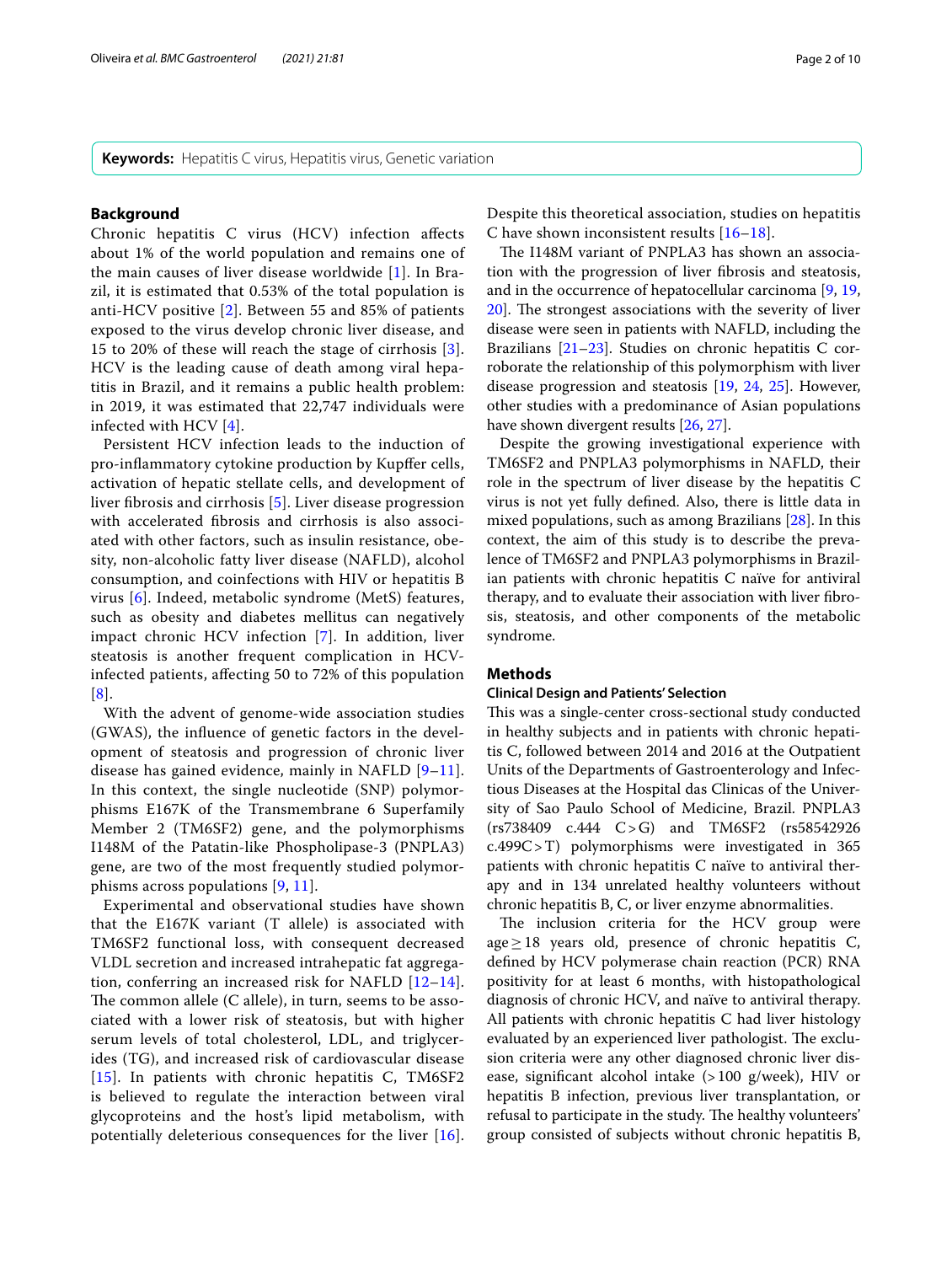C, or liver enzyme abnormalities, selected from among the general population. This group was used only to describe the frequency of the PNPLA3 and TM6SF2 polymorphisms in healthy individuals in Brazil. No statistical analyses were performed between this group and patients with HCV.

## **Variables evaluated**

Demographic and anthropometric data (age, gender, self-reported ethnicity, and body mass index) were obtained from the medical charts, as well as the presence of comorbidities [arterial hypertension, diabetes mellitus, dyslipidemia, MetS, previous cardiovascular event (CVE), and hypotireoidism]. CVE was defned as any one of the following: previous acute myocardial infarction, stroke, or diagnosed peripheral arterial disease. Alcohol consumption was also registered.

Diagnosis of metabolic syndrome was based on the recommendations of the Adult Treatment Panel III Report. It was made when three or more of the following criteria were met: triglycerides≥150 mg/dL, highdensity lipoproteins (HDL)<40 mg/dL (men) or<50 mg/ dL (women), fasting glucose≥110 mg/dL, systolic blood pressure  $\geq$  130 mm Hg, and diastolic blood pressure  $\geq$  85 mm Hg and abdominal obesity [\[29\]](#page-8-24). The definition of insulin resistance was based on the calculation of the Homeostatic Model of Assessment (HOMA-IR), with insulin resistance defined by a HOMA-IR when  $\geq$  2.5 [[30\]](#page-8-25).

Serum biochemistry included: alanine aminotransferase (ALT), aspartate aminotransferase (AST), alkaline phosphatase, gamma-glutamyl transferase (GGT), creatinine, total cholesterol, high-density lipoprotein (HDL), low-density lipoprotein (LDL), and triglycerides. These were collected after a 12-h overnight fasting period at the time of the liver biopsy.

The serum HCV-RNA real-time PCR was made with the Amplicor HCV Monitor 2.0 test (Diagnostic Systems, Branchburg, NJ, USA, detection limit: 50 IU/ml). HCV genotyping was performed using the Versant® HCV Genotype 2.0 (LiPA) test (Immunogenetics, Ghent, Belgium).

Liver histology was assessed by blinded experienced liver pathologists and considered the METAVIR classifcation for fibrosis and inflammation  $[31]$  $[31]$  $[31]$ . The evaluation of fbrosis (F) and infammatory activity (A) was according to the following parameters: Fibrosis: F0 (absent), F1 (portal fbrosis without septa), F2 (portal fbrosis with rare septa), F3 (numerous septa without cirrhosis) and F4 (cirrhosis); infammatory activity: A0 (absent), A1 (mild activity), A2 (moderate activity) and A3 (intense activity) [[31\]](#page-9-0). Steatosis was classified as absent (affecting less than 5% of liver parenchyma) or present (more than 5%).

## **DNA extraction and genotyping**

Genomic DNA was isolated from 200 μl of blood and analyzed by QIAamp DNA Blood Mini Kit (QIAGEN, Hilden, Germany). Briefy, as previously described [[22](#page-8-26)], PNPLA3 (rs738409 c.444 C>G) and TM6SF2  $(rs58542926 c.499C>T)$  polymorphisms were genotyped using TaqMan primers and probes for allelic discrimination (7500 Fast Real-Time PCR system, Applied Biosystems, Thermo Fisher Brand, Foster City, California, USA) as per the manufacturer's recommendations. Direct genotyping in random samples was conducted to validate the results. Quality control was conducted to check the reproducibility of the results.

#### **Ethical considerations**

The Ethics Committee of the Hospital das Clinicas of the University of Sao Paulo School of Medicine has approved this study (numbered 1,531,382 and 2,676,105). The protocol followed the 1975 Declaration of Helsinki. Informed consent was obtained from participants.

## **Statistical analysis**

The data were compiled in a Windows Excel table for statistical analysis. Descriptive statistics (means, standard deviations) were calculated. The chi-square test and Fisher's exact test were used to compare the categorical variables; Mann–Whitney and Kruskal–Wallis tests were used for numerical variables, since these did not have a normal distribution. The maximum percentage of missing values for any clinical/ biochemical covariate was 1.9%. Regarding liver histology covariates, we had one missing value for fbrosis, 11 for steatosis, and 65 for infammation. To evaluate factors associated with liver fbrosis, infammation, and steatosis, logistic regression analysis was used. In the multivariate logistic regression analysis, a stepwise variable selection criterion was used. Odds ratio (OR) and 95% confdence interval (CI) were calculated to evaluate the impact of these factors. Hardy–Weinberg equilibrium was evaluated. Heterozygosity and the polymorphic information content (PIC) in the studied groups were calculated [[32](#page-9-1)]. The combination effect of TM6SF2 and PNPLA3 polymorphisms was evaluated on logistic regression analyses. A probability value of < 0.05 was considered significant. The Statistical Analysis System (SAS) for Windows software package, version 9.4 (SAS Institute Inc, 2002–2008, Cary, NC, USA) was used for the statistical analyses conducted by biomedical statisticians from the Statistics Service at School of Medical Sciences of the University of Campinas.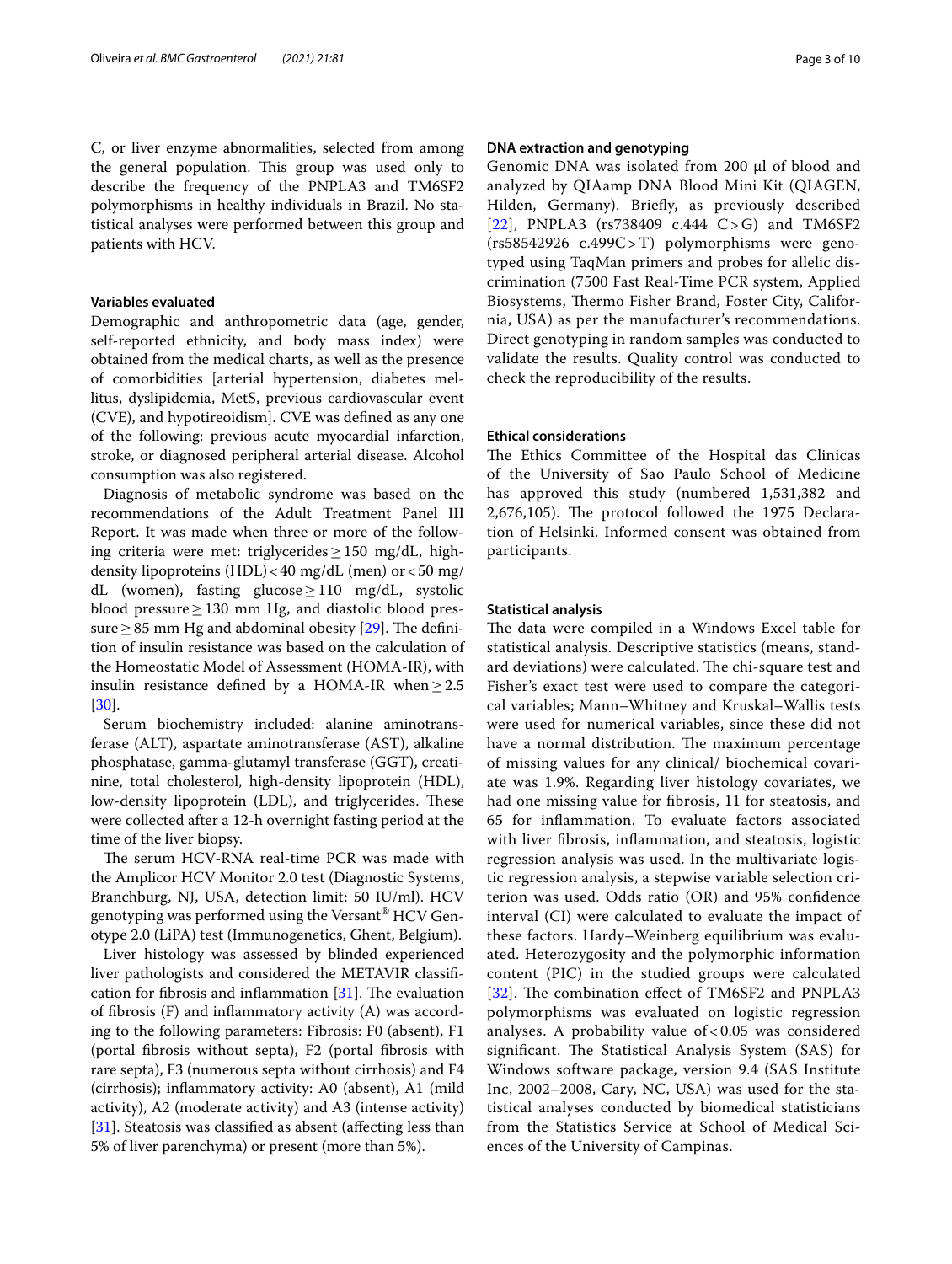## **Results**

We included 365 patients with chronic hepatitis C and 134 healthy individuals in the study. Among the patients with HCV, 55.1% were women, the mean BMI was 27.57, and the mean age was  $54.54 \pm 12.7$  years. The most frequent self-reported ethnicity was white (76.7%), and 23.18% of the subjects fulflled the MetS criteria. Regarding HCV infection, the most prevalent genotype was 1 (79.4%), followed by genotype 3 (17.9%). All stages of liver fbrosis were represented in this cohort, with cirrhosis predominating (30.5%). The main characteristics of the included patients are detailed in Table [1](#page-3-0).

TM6SF2 and PNPLA3 polymorphisms were in Hardy– Weinberg equilibrium among all groups. In the HCV group, TM6SF2 and PNPLA3 heterozygosity were 0.20 and 0.56, and the PIC were 0.18 and 0.56, respectively. Among healthy subjects, the TM6SF2 and PNPLA3 heterozygosity were 0.13 and 0.58, and the PIC were 0.12 and 0.50, respectively. In healthy subjects, the frequencies of TM6SF2 CC and  $CT+TT$  were 93.3% and 6.7%, respectively. In patients with HCV, these frequencies were 89% and 11% (Table [2](#page-4-0)). Regarding PNPLA3 polymorphisms in healthy subjects, the frequencies of CC and  $CG+GG$  were 49.3% and 50.7%, respectively, and 51.4% and 48.6% in patients with HCV (Table [2\)](#page-4-0). Analyzing the associations of PNPLA3 polymorphisms in patients with HCV, we found that GG subjects had lower BMI than CG/ CC individuals (25.19±3.7 *vs.* 27.9±5.24 *vs.* 27.67  $\pm$  4.94, *p* = 0.046), and that the presence of MetS was more frequent in CC/CG subjects  $(p=0.013)$ (Table [3\)](#page-5-0). No diferences were observed regarding any other clinical, biochemical, or liver histology variables related to PNPLA3 genotypes (Table [3\)](#page-5-0), or with the presence/absence of the G allele (data not shown). On the other hand, when analyzing TM6SF2 polymorphisms in patients with HCV, the CC genotype was associated with older age  $(p=0.002)$ , higher frequency of arterial hypertension ( $p=0.032$ ), obesity ( $p=0.030$ ), MetS  $(p=0.014)$ , and higher serum levels of alkaline phosphatase ( $p=0.041$ ) and total cholesterol ( $p=0.036$ ), relative to the CT/TT genotype. Also, the presence of the TM6SF2 T allele was associated with signifcant liver fibrosis ( $\geq$  stage 2 fibrosis;  $p = 0.044$ ) (Table [4\)](#page-6-0).

On the univariate logistic regression analyses, older age, diabetes/ insulin resistance, dyslipidemia, arterial hypertension, MetS, higher serum levels of AST, ALT, alkaline phosphatase, GGT, and lower serum levels of total cholesterol and LDL were associated with signifcant liver fibrosis ( $\geq$  stage 2 fibrosis) (Table [5\)](#page-7-0). Interestingly, the TM6SF2 CT/TT genotype was associated with a 1.95-fold increased fnding of signifcant liver fbrosis among patients with HCV ( $p=0.047$ , OR 1.953, 95% CI 1.009–3.788) (Table [5](#page-7-0)). In a stepwise multivariate logistic

## <span id="page-3-0"></span>**Table 1 Demographic, clinical and biochemical characteristics of patients with HCV**

|                            | $HCV$ patients (n = 365)  |
|----------------------------|---------------------------|
|                            | % (n) or mean $\pm$ SD    |
| Age (years)                | $54.54 \pm 12.7$          |
| Men /Women (n)             | 44.9% (164) / 55.1% (201) |
| Race (n)                   |                           |
| White                      | 76.7% (280)               |
| Multiracial (Brown)        | 13.8% (51)                |
| Black                      | $9.3\%$ (34)              |
| Type 2 diabetes (n)        | 23.1% (83/359)            |
| Dyslipidemia (n)           | 20.1% (72/358)            |
| High-blood pressure (n)    | 43.5% (156/359)           |
| Obesity (BMI $\geq$ 30)    | 29.4% (106/360)           |
| BMI                        | $27.57 \pm 5.02$          |
| Metabolic Syndrome (n)     | 23.2% (83/358)            |
| Hypothyroidism (n)         | 17.3% (62/359)            |
| Previous alcohol use (n)   | 8.4% (30/359)             |
| Previous CVE (n)           | 5.0% (17/359)             |
| HCV genotype (n)           |                           |
| 1                          | 79.4% (289/364)           |
| $\overline{2}$             | 2.2% (8/364)              |
| 3                          | 17.9% (65/364)            |
| $\overline{4}$             | 0.5% (2/364)              |
| HOMA-IR                    | $3.18 \pm 4.24$           |
| AST (U/L)                  | $63.36 \pm 50.84$         |
| ALT (U/L)                  | $68.84 \pm 51.27$         |
| Alkaline phosphatase (U/L) | $83 \pm 34.62$            |
| GGT (U/L)                  | $102.07 \pm 110.32$       |
| Creatinine (mg/dL)         | $0.89 \pm 0.6$            |
| Total cholesterol (mg/dL)  | $157.25 \pm 36.06$        |
| HDL (mg/dL)                | $52.11 \pm 16.31$         |
| LDL (mg/dL)                | $85.01 \pm 31.22$         |
| Triglycerides (mg/dL)      | $101.81 \pm 52.5$         |
| Liver histology            |                           |
| Fibrosis ( $n = 364$ )     |                           |
| F <sub>0</sub>             | 7.4% (27)                 |
| F1                         | 28.0% (102)               |
| F <sub>2</sub>             | 18.1% (66)                |
| F3                         | 15.9% (58)                |
| F4                         | 30.5% (111)               |
| Inflammation ( $n = 300$ ) |                           |
| A0                         | 5.7% (17)                 |
| A1                         | 40.3% (121)               |
| A <sub>2</sub>             | 36.7% (110)               |
| A3                         | 17.3% (52)                |
| Steatosis ( $n = 354$ )    |                           |
| 0                          | 44.9% (159)               |
| 1                          | 32.5% (115)               |
| 2                          | 16.7% (59)                |
| 3                          | 5.9% (21)                 |
|                            |                           |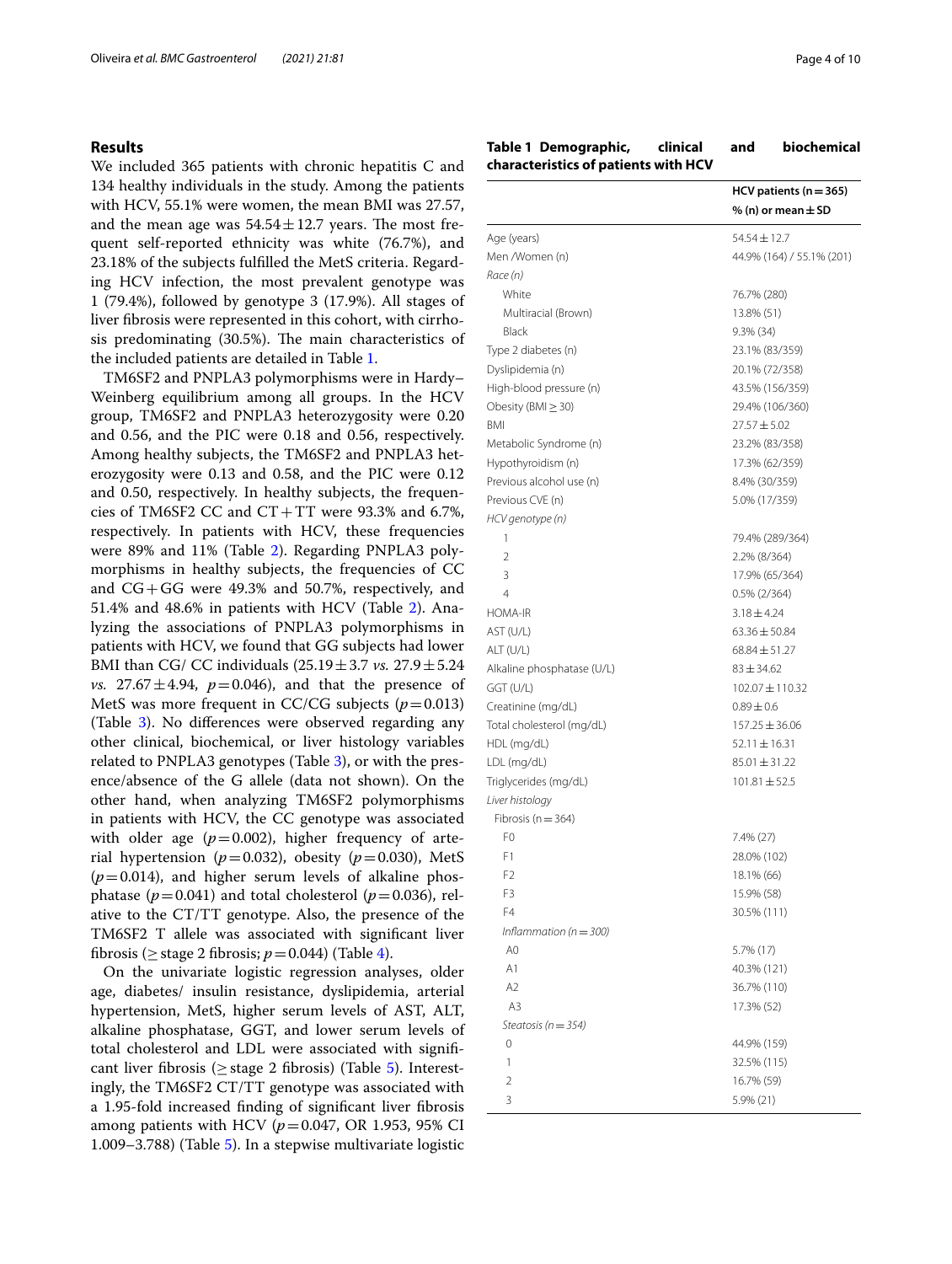## **Table 1 (continued)**

ALT: alanine aminotransferase; AST: aspartate aminotransferase; BMI: body mass index; CVE: cardiovascular event; HDL: high-density lipoprotein; HOMA-IR: Homeostatic Model of Assessment; LDL: low-density lipoprotein; GGT: gamma glutamyl transferase; HCV: hepatitis C virus; SD: standard deviation

regression analysis, older age  $(p<0.0001, \text{OR } 1.103, 95\%)$ CI 1.073–1.134), lower serum levels of total cholesterol (*p*<0.0001, OR 1.026, 95% CI 1.016–1.036), higher serum levels of ALT (*p*<0.0001, OR 1.028, 95%CI 1.017–1.038), and alkaline phosphatase  $(p=0.004, \text{ OR } 1.019, 95\% \text{ CI}$ 1.006–1.032) remained independently associated with significant liver fibrosis (Table  $5$ ). The TM6SF2 CT genotype was not associated with liver steatosis ( $p=0.524$ , OR 1.243, 95% CI 0.636–2.428), or with moderate to intense liver inflammatory activity  $(p=0.689, \text{ OR } 1.152, 95\% \text{ CI}$ 0.575–2.307) on the univariate logistic regression analyses. The same was true for the presence of the G allele of PNPLA3 (*p*=0.097, OR 1.422, 95% CI 0.937–2.155, and *p*=0.564, OR 1.143, 95% CI 0.725–1.803, respectively). On the other hand, the presence of MetS  $(p=0.003, \text{OR})$ 2.227, 95% CI 1.217–4.077), insulin resistance (*p*=0.025, OR 1.720, 95% CI 1.070–2.756), and higher GGT levels (*p*=0.013, OR 1.003, 95% CI 1.000–1.006) were independently associated with liver steatosis. The HCV genotype was not associated with any of the liver histology parameters evaluated. In addition, the combination of TM6SF2 and PNPLA3 was not associated with signifcant liver fibrosis or steatosis ( $p = 0.079$  and  $p = 0.161$ , respectively) on logistic regression analyses.

## **Discussion**

The present study included the largest sample of Brazilians with chronic hepatitis C assessed for the TM6SF2 and PNPLA3 polymorphisms to date. In addition, it added a healthy group to describe these polymorphisms frequencies in subjects without this viral infection. In this cross-sectional clinical study, we could demonstrate that, in this cohort of patients naïve to antiviral therapy, with all stages of hepatic fbrosis, the PNPLA3 GG subjects had lower BMI than CG/CC individuals, and the presence of MetS was more frequent in CC/CG subjects, without any other clinical, biochemical or histological associations. In contrast, in comparison to the CT/TT genotype, the TM6SF2 CC genotype was associated with older age, higher frequency of arterial hypertension, obesity, MetS, higher serum levels of alkaline phosphatase and total cholesterol. Interestingly, the presence of the T allele of TM6SF2 was associated with a 1.95-fold increased fnding of signifcant liver fbrosis in these patients. However, none of the polymorphisms were independently associated with hepatic steatosis or fbrosis.

The TM6SF2 genotypes distribution among patients with HCV was 89% of CC and 11% of CT/TT; results comparable with previously reported data from Milano et al. (2015), whose analysis of 815 subjects with HCV revealed 91.5% for CC and 8.5% for CT/TT  $[18]$  $[18]$ . The PNPLA3 CC, CG, and GG genotype frequencies in chronic hepatitis C patients were 51.4%, 41.2%, and 7.4%, respectively. These frequencies were similar to those in the healthy subjects and to previously published data from hepatitis C patients  $[33]$  $[33]$  $[33]$ . The distribution of PNPLA3 genotypes among healthy individuals (49.3% CC, 41% CG, and 9.7% GG) was comparable with data obtained from an anterior large systematic review that included 2,504 individuals of diferent ethnicities, which found frequencies of 56.9%, 33.8%, and 9.3%, respectively [\[10](#page-8-27)]. A recent Brazilian study in patients with HCV showed an unusual distribution of PNPLA3 genotypes, with 45.9% CC, 21% CG, and 34.4% GG  $[28]$  $[28]$ . The high reported frequency of the G allele in this sample and the discrepancy in the fndings of the association of this allele with liver fbrosis in relation to our study may result, at least in part, from the population representativeness of the selected sample, or even that its genetic confguration was undergoing evolution for this specifc polymorphism.

Experimental and clinical studies in NAFLD show that the TM6SF2 T allele is associated with decreased

<span id="page-4-0"></span>**Table 2 PNPLA3C>G and TM6SF2C>T frequencies in healthy subjects and in patients with HCV**

|                                | Genotype frequency % (n) |            |              | Total % |
|--------------------------------|--------------------------|------------|--------------|---------|
|                                | CC                       | CG         | GG           |         |
| PNPLA3                         |                          |            |              |         |
| Healthy subjects ( $n = 134$ ) | 49.3 (66)                | 41.0(55)   | 9.7(13)      | 100     |
| $HCV(n = 365)$                 | 51.4 (187)               | 41.2 (150) | 7.4(27)      | 100     |
| TM6SF2                         | CC                       | <b>CT</b>  |              |         |
| Healthy subjects ( $n = 134$ ) | 93.3 (125)               | 6.7(9)     | $\mathbf{0}$ | 100     |
| $HCV(n = 365)$                 | 89.0 (322)               | 10.5(38)   | 0.5(2)       | 100     |

**Abbreviations:** HCV: hepatitis C virus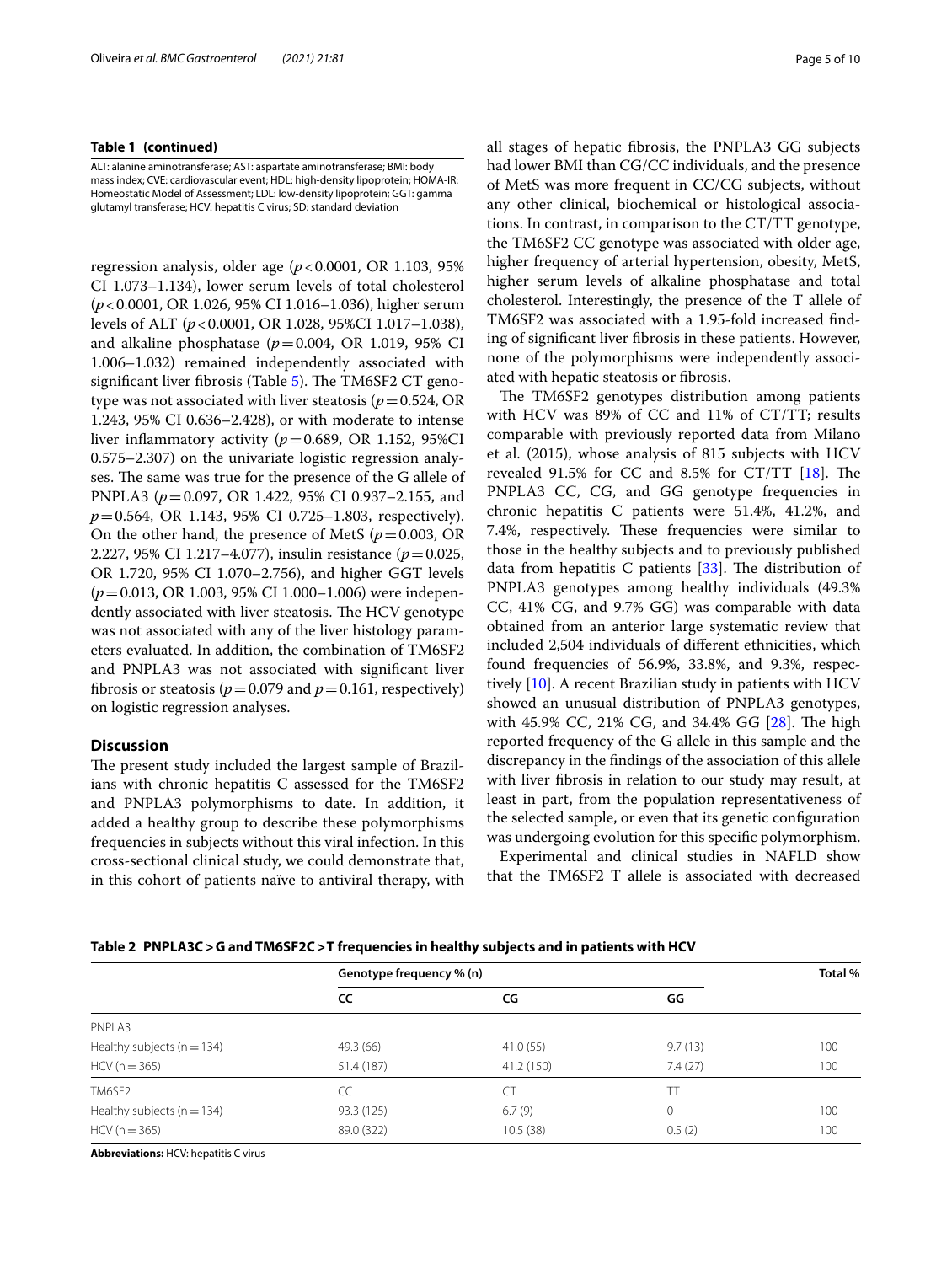|                              | CC                    | CG % / (n) or mean $\pm$ SD | GG                   | P value                      |
|------------------------------|-----------------------|-----------------------------|----------------------|------------------------------|
| Age (years)                  | $53.75 \pm 12.9$      | $55.94 \pm 12.52$           | $52.04 \pm 12.03$    | 0.191                        |
| Men /Women (n)               | 48.7% (91)/51.3% (96) | 42% (63)/58% (87)           | 33.3% (9)/66.7% (18) | 0.218                        |
| Race                         |                       |                             |                      |                              |
| White                        | 75.9% (142)           | 77.3% (116)                 | 77.8% (21)           | 0.699                        |
| Multiracial (Brown)          | 15.5% (29)            | 13.3% (20)                  | $7.4\%$ $(2)$        |                              |
| Black                        | 8.6% (16)             | $9.3\%$ (14)                | 14.8% (4)            |                              |
| Type 2 diabetes (n)          | 23.4% (43)            | 25.7% (38)                  | $7.7\%$ $(2)$        | 0.133                        |
| Dyslipidemia (n)             | 21.2% (39)            | 21.1% (31)                  | $3.9\%$ (1)          | 0.103                        |
| High-blood pressure (n)      | 42.9% (79)            | 45.3% (67)                  | 38.4% (10)           | 0.786                        |
| Obesity (BMI $\geq$ 30) (n)  | 30.8% (57)            | 30.4% (45)                  | 15.4% (4)            | 0.259                        |
| BMI                          | $27.67 \pm 4.94$      | $27.9 \pm 5.24$             | $25.19 \pm 3.7$      | $0.046*$<br>(GG < CG)<br>CC) |
| Metabolic syndrome (n)       | 25.7% (47)            | 24.3% (36)                  | $0\%$ (0)            | $0.013*$                     |
| Hypothyroidism (n)           | 17.4% (32)            | 16.9% (25)                  | 19.2% (5)            | 0.958                        |
| Previous alcohol use (n)     | 8.7% (16)             | 7.4% (11)                   | $7.7\%$ $(2)$        | 0.913                        |
| HOMA-IR value $\geq$ 2.5 (n) | 51.9% (97)            | 55.3% (83)                  | 44.4% (12)           | 0.547                        |
| <b>HOMA-IR</b>               | $3.19 \pm 4.65$       | $3.33 \pm 3.94$             | $2.46 \pm 2.71$      | 0.293                        |
| AST (U/L)                    | $66.11 \pm 59.4$      | $59.62 \pm 37.57$           | $66.63 \pm 51.98$    | 0.929                        |
| ALT (U/L)                    | 71.82 ± 55.08         | $64.68 \pm 43.82$           | $73 \pm 62.14$       | 0.505                        |
| Alkaline phosphatase (U/L)   | $84.61 \pm 33.1$      | $82.71 \pm 38.26$           | 73.26 ± 20.73        | 0.196                        |
| GGT (U/L)                    | 103.74 ± 115.94       | $104.09 \pm 110.33$         | 78.89 ± 62.5         | 0.761                        |
| Creatinine (mg/dL)           | $0.9 \pm 0.77$        | $0.87 \pm 0.35$             | $0.88 \pm 0.39$      | 0.956                        |
| Total cholesterol (mg/dL)    | $157.32 \pm 37.85$    | $158.26 \pm 35.08$          | 151.96 ± 29.2        | 0.752                        |
| HDL (mg/dL)                  | $51.34 \pm 16.01$     | $52.32 \pm 16.52$           | $56.33 \pm 17.43$    | 0.466                        |
| LDL (mg/dL)                  | $85.21 \pm 32.12$     | 85.89 ± 30.46               | 79.22 ± 30.06        | 0.541                        |
| Triglycerides (mg/dL)        | 104.16±46.95          | $101.93 \pm 60.93$          | $86.7 \pm 34.53$     | 0.117                        |
| Liver histology              |                       |                             |                      |                              |
| Fibrosis (n) 0-1             | 35.3% (66)            | 35.3% (53)                  | 37.0% (10)           |                              |
| $2 - 4$                      | 64.7% (121)           | 64.7% (97)                  | 63.0% (17)           | 0.983                        |
| Inflammation (n) 0-1         | 44.2% (69)            | 46.6% (55)                  | 52% (13)             |                              |
| $2 - 3$                      | 55.8% (87)            | 53.4% (63)                  | 48% (12)             | 0.750                        |
| Steatosis (n) 0              | 48.7% (91)            | 41.2% (61)                  | 33.3% (9)            |                              |
| $1 - 3$                      | 51.3% (96)            | 58.8% (87)                  | 66.7% (18)           | 0.190                        |

## <span id="page-5-0"></span>**Table 3 Characteristics of patients with HCV according to PNPLA3 polymorphisms (n=364)**

Chi-square test, Fisher's exact test, Mann–Whitney, and Kruskal–Wallis test

ALT: alanine aminotransferase; AST: aspartate aminotransferase; BMI: body mass index; HCV: hepatitis C virus; HDL: high-density lipoprotein; HOMA-IR: Homeostatic Model of Assessment; LDL: low-density lipoprotein; GGT: gamma glutamyl transferase; SD: standard deviation

\**p* value<0.05

TM6SF2 gene expression and consequent hepatic accumulation of lipids and triglycerides. The C allele, on the other hand, plays the opposite role, protecting against liver steatosis, as it stimulates VLDL secretion and increases serum cholesterol levels and cardiovascular risk [\[11](#page-8-9), [15,](#page-8-12) [34](#page-9-3), [35\]](#page-9-4). Our results were in line with these concepts and with previous publications, with the T allele associated with signifcant liver fbrosis [\[18](#page-8-14), [28,](#page-8-23) [36](#page-9-5)[–38](#page-9-6)]. However, in the multivariate logistic regression analysis, older age and elevated ALT levels (as a surrogate marker of liver infammation) remained drivers of hepatic fbrosis in this cohort  $[5]$  $[5]$ . On the other hand, the relationship of the CC genotype with higher serum total cholesterol levels, arterial hypertension, obesity, and MetS in the present study was compatible with the expected efect of the C allele in the stimulation of hepatic secretion of VLDL [\[12,](#page-8-10) [13](#page-8-28), [36](#page-9-5)]. However, we could not analyze the association of the polymorphisms on previous cardiovascular events due to the small number of patients with this feature (only 17 subjects).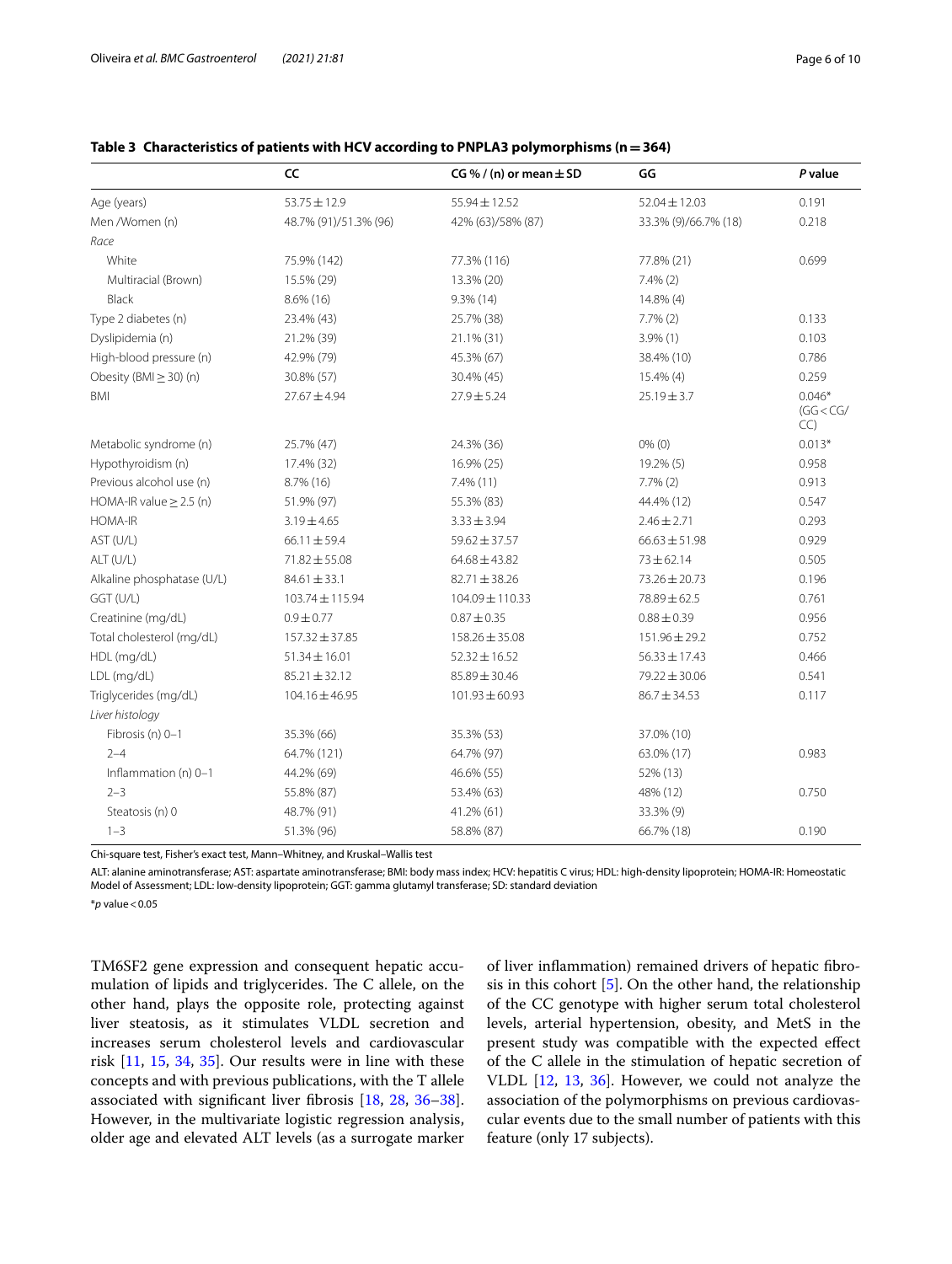|                              | CC                      | CT/TT% / (n) or mean $\pm$ SD | P value  |
|------------------------------|-------------------------|-------------------------------|----------|
| Age (years)                  | 55.17 ± 12.66           | 48.88 ± 11.87                 | $0.002*$ |
| Men /Women (n)               | 44.1% (142)/55.9% (180) | 52.5% (21)/47.5% (19)         | 0.313    |
| Race                         |                         |                               |          |
| White                        | 76.7% (247)             | 75% (30)                      | 0.757    |
| Multiracial (Brown)          | 13.7% (44)              | 17.5% (7)                     |          |
| Black                        | $9.6\%$ (31)            | $7.5\%$ (3)                   |          |
| Type 2 diabetes (n)          | 24.4% (77)              | 15% (6)                       | 0.186    |
| Dyslipidemia (n)             | 21.6% (68)              | $10\%$ (4)                    | 0.086    |
| High-blood pressure (n)      | 45.3% (143)             | 27.5% (11)                    | $0.032*$ |
| Obesity (BMI $\geq$ 30) (n)  | 31.6% (100)             | 15% (6)                       | $0.030*$ |
| <b>BMI</b>                   | $27.7 \pm 5.21$         | $26.59 \pm 3.24$              | 0.274    |
| Metabolic syndrome (n)       | 25.3% (80)              | $7.7\%$ (3)                   | $0.014*$ |
| Hypothyroidism (n)           | 17.4% (55)              | 17.5% (7)                     | 0.988    |
| Previous alcohol use (n)     | 8.2% (26)               | $10\%$ (4)                    | 0.760    |
| HOMA-IR value $\geq$ 2.5 (n) | 53.1% (171)             | 50% (20)                      | 0.710    |
| <b>HOMA-IR</b>               | $3.26 \pm 4.31$         | $2.69 \pm 3.86$               | 0.414    |
| AST (U/L)                    | $63.11 \pm 51.51$       | $60.65 \pm 42.02$             | 0.897    |
| ALT (U/L)                    | 68.76 ± 52.21           | $68.33 \pm 44.48$             | 0.760    |
| Alkaline phosphatase (U/L)   | 84.19 ± 35.34           | 74.05 ± 27.46                 | $0.041*$ |
| GGT (U/L)                    | 104.16 ± 113.22         | $84.26 \pm 83.48$             | 0.276    |
| Creatinine (mg/dL)           | $0.87 \pm 0.33$         | $1.01 \pm 1.57$               | 0.091    |
| Total cholesterol (mg/dL)    | $158.24 \pm 35.06$      | 147.33 ± 42.32                | $0.036*$ |
| HDL (mg/dL)                  | $52.27 \pm 16.12$       | 49.67 ± 15.88                 | 0.516    |
| LDL (mg/dL)                  | 85.69 ± 30.67           | 79.31 ± 36.08                 | 0.117    |
| Triglycerides (mg/dL)        | $103.05 \pm 54.03$      | $91.05 \pm 37.1$              | 0.205    |
| Liver histology              |                         |                               |          |
| Fibrosis (n) 0-1             | 33.9% (109)             | 50% (20)                      |          |
| $2 - 4$                      | 66.1% (213)             | 50% (20)                      | $0.044*$ |
| Inflammation (n) 0-1         | 46.7% (122)             | 43.2% (16)                    |          |
| $2 - 3$                      | 53.3% (139)             | 56.8% (21)                    | 0.689    |
| Steatosis (n) 0              | 45.3% (145)             | 40% (16)                      |          |
| $1 - 3$                      | 54.7% (175)             | 60% (24)                      | 0.524    |

## <span id="page-6-0"></span>**Table 4 Characteristics of patients with HCV according to TM6SF2 polymorphisms (n=362)**

Chi-square test, Fisher's exact test, Mann–Whitney, and Kruskal–Wallis test

ALT: alanine aminotransferase; AST: aspartate aminotransferase; BMI: body mass index; HCV: hepatitis C virus; HDL: high-density lipoprotein; HOMA-IR: Homeostatic Model of Assessment; LDL: low-density lipoprotein; GGT: gamma glutamyl transferase; SD: standard deviation

\**p* value<0.05

When analyzing PNPLA3 polymorphisms, we found no association with liver steatosis or fbrosis in our cohort, despite other compelling data in this direction [\[24](#page-8-19), [25](#page-8-20), [39–](#page-9-7)[41](#page-9-8)]. Huang et al. (2017), found no signifcant association with the degree of liver fbrosis in 1,080 Asians with HCV [\[27\]](#page-8-22). Other studies have also found diverging results [\[26](#page-8-21), [42\]](#page-9-9). Brazilians are an admixed population, and this could justify our results. However, even in Brazil, the PNPLA3 polymorphisms have also been implicated in liver fbrosis in patients with NAFLD [[22,](#page-8-26) [23,](#page-8-18) [43](#page-9-10)] and chronic hepatitis C [\[28](#page-8-23), [38](#page-9-6)]. However, data from these HCV studies reveal an unexpectedly high frequency of the PNPLA3 G allele [[28,](#page-8-23) [38](#page-9-6)], and in the report of Magri et al. (2020), the PNPLA3 gene was not in Hardy–Weinberg equilibrium, which might preclude frm conclusions  $[38]$ . The differences in the finding of an association of PNPLA3 polymorphisms with liver fbrosis in HCV patients between previously published data [[28](#page-8-23), [38\]](#page-9-6) and the present study with a larger cohort emphasizes the importance of further investigations on the role of these polymorphisms in chronic hepatitis C patients in Brazil.

In the era of direct-acting antiviral agents with high SVR rates, the identifcation of genetic polymorphisms and other metabolic characteristics of HCV patients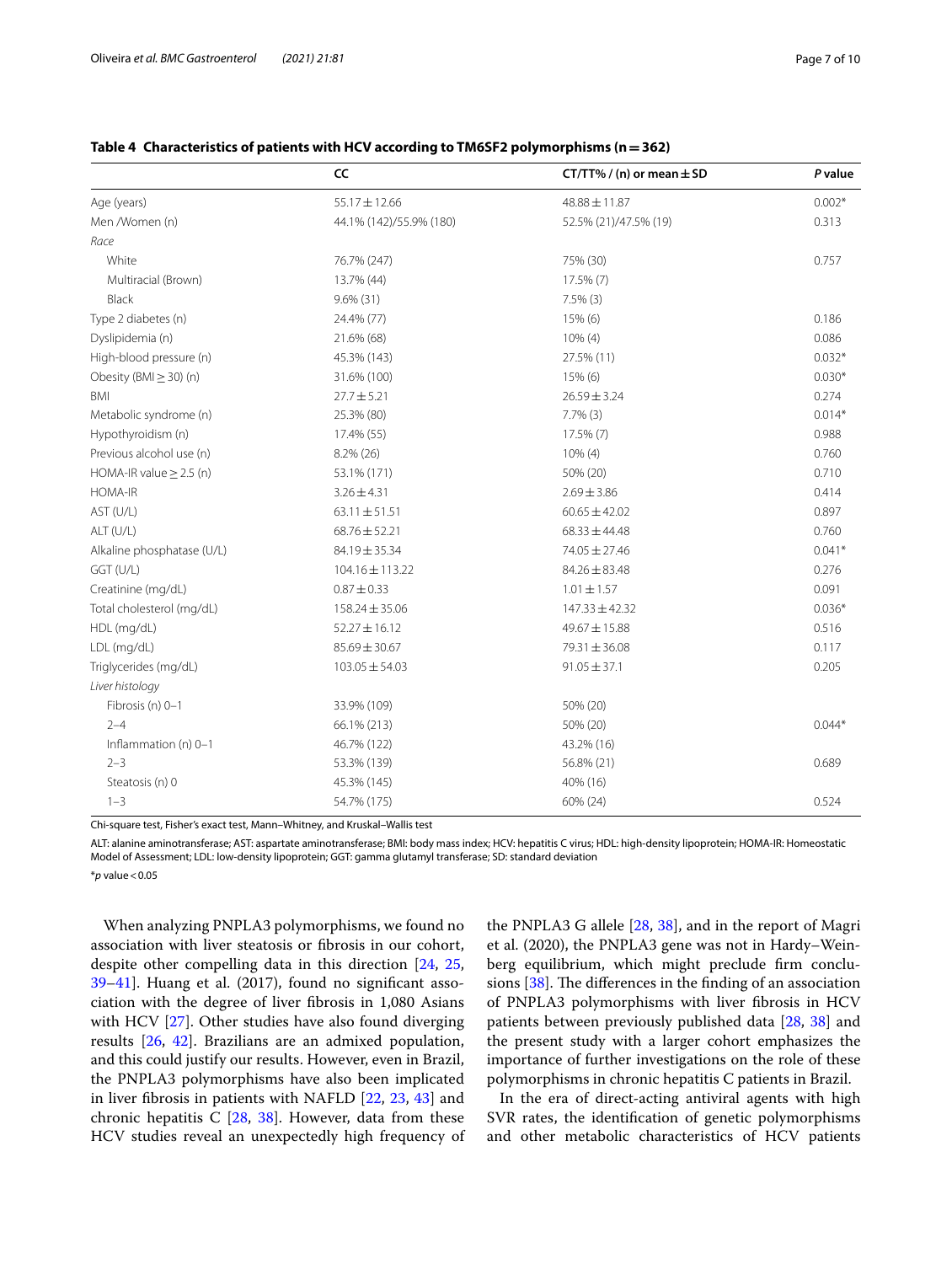|                              | Univariate analysis |                 |            | <b>Multivariate analysis</b> |                 |            |
|------------------------------|---------------------|-----------------|------------|------------------------------|-----------------|------------|
| Variable                     | <b>OR</b>           | 95% CI          | P value    | <b>OR</b>                    | 95% CI          | P value    |
| Age (years)                  | 1.075               | 1.054-1.097     | $< .0001*$ | 1.103                        | $1.073 - 1.134$ | $< .0001*$ |
| Men /Women (n)               | 1.158               | $0.753 - 1.782$ | 0.5037     |                              |                 |            |
| Type 2 diabetes (n)          | 2.532               | 1.412-4.545     | $0.0018*$  |                              |                 |            |
| Dyslipidemia (n)             | 2.188               | 1.195-4.000     | $0.0112*$  |                              |                 |            |
| High-blood pressure (n)      | 2.976               | 1.859-4.762     | $< .0001*$ |                              |                 |            |
| Obesity $(BMI > 30)$ (n)     | 1.086               | $0.674 - 1.748$ | 0.7358     |                              |                 |            |
| Metabolic syndrome (n)       | 2.299               | 1.294-4.082     | $0.0046*$  |                              |                 |            |
| Hypothyroidism (n)           | 1.869               | 0.999-3.497     | 0.0504     |                              |                 |            |
| Previous alcohol use (n)     | 1.089               | $0.493 - 2.404$ | 0.8325     |                              |                 |            |
| HOMA-IR value $\geq$ 2.5 (n) | 1.773               | 1.149-2.732     | $0.0096*$  |                              |                 |            |
| AST (U/L)                    | 1.025               | 1.016-1.034     | $< .0001*$ |                              |                 |            |
| ALT (U/L)                    | 1.025               | $1.017 - 1.033$ | $< .0001*$ | 1.028                        | 1.017-1.038     | $< .0001*$ |
| Alkaline phosphatase (U/L)   | 1.029               | 1.018-1.040     | $< .0001*$ | 1.019                        | 1.006-1.032     | $0.0043*$  |
| GGT (U/L)                    | 1.007               | 1.003-1.010     | $< .0001*$ |                              |                 |            |
| Creatinine (mg/dL)           | 1.183               | $0.720 - 1.943$ | 0.5065     |                              |                 |            |
| Total cholesterol (mg/dL)    | 0.988               | $0.982 - 0.995$ | $0.0002*$  | 0.975                        | 0.965-0.984     | $< .0001*$ |
| HDL (mg/dL)                  | 0.993               | $0.980 - 1.006$ | 0.2949     |                              |                 |            |
| LDL (mg/dL)                  | 0.987               | 0.980-0.994     | $0.0004*$  |                              |                 |            |
| Triglycerides (mg/dL)        | 0.997               | $0.993 - 1.001$ | 0.1454     |                              |                 |            |
| PNPLA3 C / G allele (n)      | 1.013               | $0.659 - 1.557$ | 0.9524     |                              |                 |            |
| TM6SF2 $CT + TT / CC(n)$     | 1.953               | 1.009-3.788     | $0.0471*$  |                              |                 |            |

<span id="page-7-0"></span>**Table 5 Factors associated with signifcant liver fbrosis in patients with HCV (n=365)**

Logistic regression

ALT: alanine aminotransferase; AST: aspartate aminotransferase; BMI: body mass index; CI: confdence interval; GGT: gamma glutamyl transferase; HCV: hepatitis C virus; HDL: high-density lipoprotein; HOMA-IR: Homeostatic Model of Assessment; LDL: low-density lipoprotein; OR: odds ratio

\**p* value<0.05

might be of utility for risk stratifcation after treatment, as in previous studies with interferon based therapy [\[44](#page-9-11), [45\]](#page-9-12). Indeed, it is important to highlight that the infuence of TM6SF2 in the development of signifcant fbrosis and its association with factors of the MetS might occur independently of the presence of HCV, which demands attention even after the eradication of the virus [\[36](#page-9-5), [46](#page-9-13)].

The present study has some limitations. The moderate sample size of patients with HCV is a weakness. The lack of information about the participants' genetic ancestry and other factors, such as the distribution of body fat, may afect results. Also, the single-center cross-sectional study design limits the possibility of external validation of the results and hampers causality assumptions. Lastly, the low number of healthy individuals evaluated for the polymorphisms may not refect the real frequency of the SNPs in the Brazilian general population.

In conclusion, we demonstrate that, in the univariate logistic regression analysis, the TM6SF2 CC genotype was associated with older age, higher frequency of arterial hypertension, obesity, MetS, higher serum levels of alkaline phosphatase and total cholesterol in comparison

to the CT/TT genotype, in the largest sample of Brazilian individuals with chronic hepatitis C to date. Also, the presence of the T allele of TM6SF2 was associated with a 1.95-fold increased fnding of signifcant liver fbrosis in this admixed population. Despite this, neither studied polymorphisms were independently associated with liver steatosis or fbrosis. On the other hand, older age, lower serum levels of total cholesterol and higher serum levels of ALT and alkaline phosphatase were independently associated with liver fbrosis. Other factors seem more infuential than these specifc polymorphisms in isolation. More studies are warranted to clarify the role of PNPLA3 and TM6SF2 polymorphisms in Brazilians with HCV.

#### **Abbreviations**

AST: Aspartate aminotransferase; ALT: Alanine aminotransferase; BMI: Body mass index; CI: Confdence interval; CVE: Cardiovascular event; GGT: Gamma glutamyl transferase; GWAS: Genome wide association studies; HCV: Hepatitis C virus; HDL: High-density lipoproteins; HSCs: Hepatic stellate cells; HOMA-IR: Homeostatic model of assessment; MetS: Metabolic syndrome; NAFLD: Nonalcoholic fatty liver disease; OR: Odds ratios; PCR: Polymerase chain reaction; PIC: Polymorphic information content; PNPLA3: Patatin-like phospholipase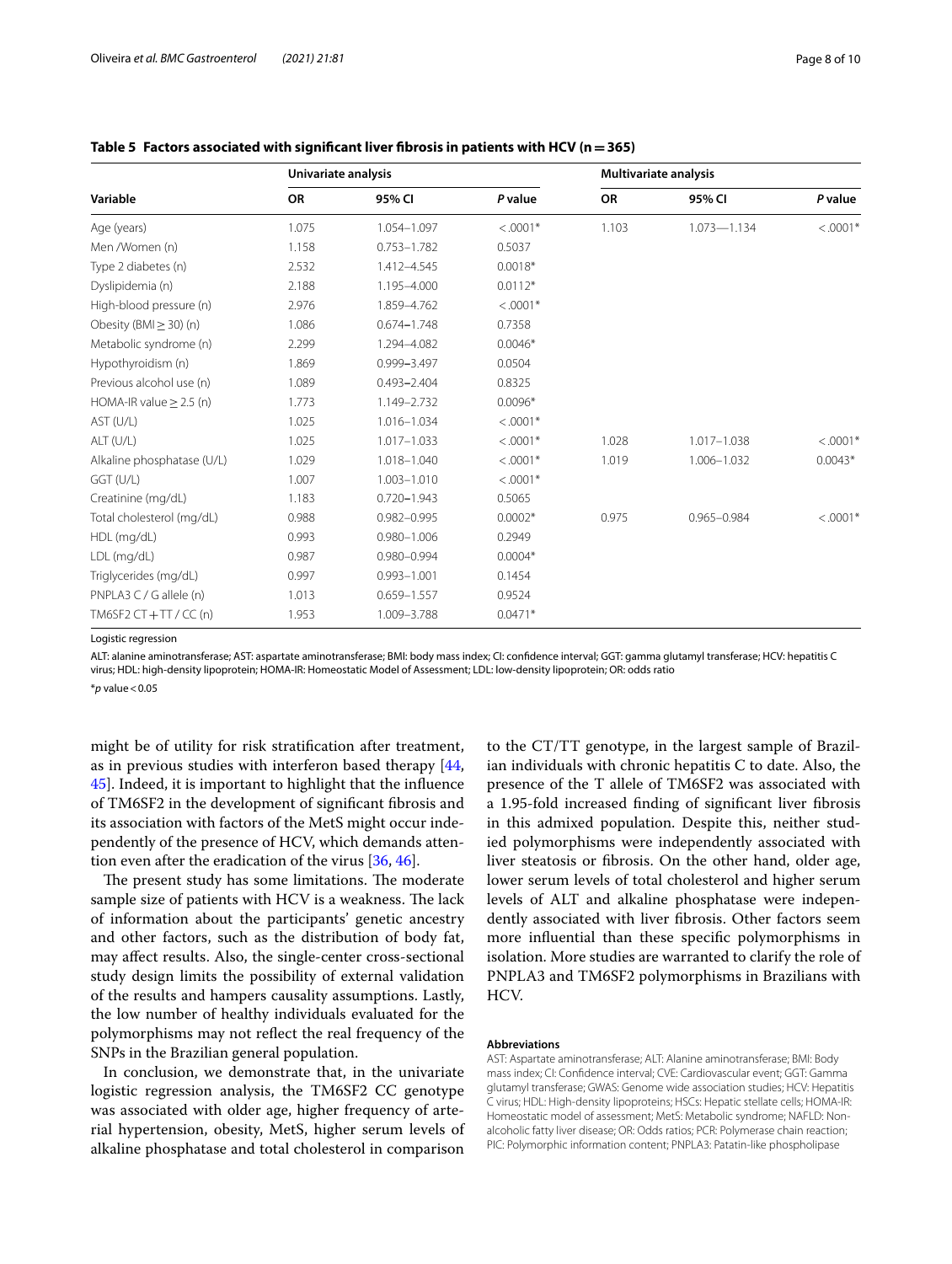domain containing 3; SD: Standard deviation; SNPs: Single nucleotide polymorphisms; TM6SF2: Transmembrane 6 superfamily member 2; VLDL: Very low density lipoprotein.

#### **Acknowledgements**

We would like to thank Paulo Fanti for the agile statistical assistance.

#### **Authors' contributions**

Oliveira AI worked on the data analysis and interpretation and wrote the manuscript. Mazo DF conceived and designed the study, contributed to the data analysis and interpretation and wrote the manuscript. Malta FM, Salles APM and Gomes-Gouvea MS performed the polymorphism genotyping. Oliveira AI, Zitelli PM, Nastri ACS, Pessoa MG and Mazo DF collected and assembled the data. Pinho JRR, Carrilho FJ, Oliveira CP, Mendes-Correa MC and Pessoa MG critically reviewed the manuscript. All authors read and approved the fnal version of the manuscript.

#### **Funding**

Not applicable.

## **Availability of data and materials**

The datasets analyzed during the current study are available from the corresponding author on reasonable request.

#### **Ethics approval and consent to participate**

The Ethics Committee of the Hospital das Clinicas of the University of Sao Paulo School of Medicine has approved this study (numbered 1,531,382 and 2,676,105). The protocol followed the 1975 Declaration of Helsinki. Informed consent was obtained from participants.

#### **Consent for publication**

Not applicable.

#### **Competing interests**

The authors declare that they have no competing interests.

#### **Author details**

<sup>1</sup> Division of Clinical Gastroenterology and Hepatology, LIM07, Department of Gastroenterology, University of São Paulo School of Medicine (FMUSP), Av. Dr. Enéas de Carvalho Aguiar no 255, Instituto Central, # 9159, São Paulo 05403‑900, Brazil. <sup>2</sup> Department of Infectious Diseases, University of São Paulo School of Medicine (FMUSP), Av. Dr. Enéas de Carvalho Aguiar no 255, São Paulo 05403-900, Brazil.<sup>3</sup> Division of Gastroenterology (Gastrocentro), School of Medical Sciences, University of Campinas (UNICAMP), Rua Carlos Chagas no 420, Campinas 13083‑878, Brazil.

#### Received: 23 November 2020 Accepted: 7 January 2021 Published online: 23 February 2021

#### **References**

- <span id="page-8-0"></span>1. Spearman CW, Dusheiko GM, Hellard M, Sonderup M. Hepatitis C. Lancet. 2019;394:1451–66.
- <span id="page-8-1"></span>2. Benzaken AS, Girade R, Catapan E, et al. Hepatitis C disease burden and strategies for elimination by 2030 in Brazil A mathematical modeling approach. Braz J Infect Dis 2019;23:182–190.
- <span id="page-8-2"></span>3. Westbrook RH, Dusheiko G. Natural history of hepatitis C. J Hepatol. 2014;61:S58-68.
- <span id="page-8-3"></span>4. Ministério da Saúde do Brasil. Secretaria de Vigilância em Saúde. Boletim Epidemiológico de Hepatites Virais - 2020. Brasilia, Brazil, 2020. Available at: [http://www.aids.gov.br/pt-br/pub/2020/boletim-epidemiologico](http://www.aids.gov.br/pt-br/pub/2020/boletim-epidemiologico-hepatites-virais-2020)[hepatites-virais-2020](http://www.aids.gov.br/pt-br/pub/2020/boletim-epidemiologico-hepatites-virais-2020)
- <span id="page-8-4"></span>5. Khatun M, Ray RB. Mechanisms Underlying Hepatitis C Virus-Associated Hepatic Fibrosis. Cells. 2019;8:1249.
- <span id="page-8-5"></span>6. Basit H, Tyagi I, Koirala J. Hepatitis C. StatPearls [Internet]. Treasure Island (FL): StatPearls Publishing; 2020.
- <span id="page-8-6"></span>Wong RJ, Gish RG. Metabolic manifestations and complications associated with chronic Hepatitis C virus infection. Gastroenterol Hepatol (N Y). 2016;12:293–9.
- <span id="page-8-7"></span>8. Cardoso AC, Perez RM, de Figueiredo-Mendes C, Carvalho Leite N, Moraes-Coelho HS, Villela-Nogueira CA. Prevalence and predictive factors of moderate/severe liver steatosis in chronic hepatitis C (CHC) infected patients evaluated with controlled attenuation parameter (CAP). J Viral Hepat. 2018;25:1244–50.
- <span id="page-8-8"></span>9. Romeo S, Kozlitina J, Xing C, et al. Genetic variation in PNPLA3 confers susceptibility to nonalcoholic fatty liver disease. Nat Genet. 2008;40:1461–5.
- <span id="page-8-27"></span>10. Severson TJ, Besur S, Bonkovsky HL. Genetic factors that affect nonalcoholic fatty liver disease: a systematic clinical review. World J Gastroenterol. 2016;22:6742–56.
- <span id="page-8-9"></span>11. Kozlitina J, Smagris E, Stender S, et al. Exome-wide association study identifes a TM6SF2 variant that confers susceptibility to nonalcoholic fatty liver disease. Nat Genet. 2014;46:352–6.
- <span id="page-8-10"></span>12. Holmen OL, Zhang H, Fan Y, et al. Systematic evaluation of coding variation identifes a candidate causal variant in TM6SF2 infuencing total cholesterol and myocardial infarction risk. Nat Genet. 2014;46:345–51.
- <span id="page-8-28"></span>13. Dongiovanni P, Petta S, Maglio C, et al. Transmembrane 6 superfamily member 2 gene variant disentangles nonalcoholic steatohepatitis from cardiovascular disease. Hepatology. 2015;61:506–14.
- <span id="page-8-11"></span>14. Roh YS, Loomba R, Seki E. The TM6SF2 variants, novel genetic predictors for nonalcoholic steatohepatitis. Gastroenterology. 2015;148:252–4.
- <span id="page-8-12"></span>15. Pirola CJ, Sookoian S. The dual and opposite role of the TM6SF2rs58542926 variant in protecting against cardiovascular disease and conferring risk for nonalcoholic fatty liver: a meta-analysis. Hepatology. 2015;62:1742–56.
- <span id="page-8-13"></span>16. Coppola N, Rosa Z, Cirillo G, et al. TM6SF2 E167K variant is associated with severe steatosis in chronic hepatitis C, regardless of PNPLA3 polymorphism. Liver Int. 2015;35:1959–63.
- 17. Basyte-Bacevice V, Skieceviciene J, Valantiene I, et al. TM6SF2 and MBOAT7 gene variants in liver fbrosis and cirrhosis. Int J Mol Sci. 2019;20:1277.
- <span id="page-8-14"></span>18. Milano M, Aghemo A, Mancina RM, et al. Transmembrane 6 superfamily member 2 gene E167K variant impacts on steatosis and liver damage in chronic hepatitis C patients. Hepatology. 2015;62:111–7.
- <span id="page-8-15"></span>19. Bruschi FV, Tardelli M, Claudel T, Trauner M. PNPLA3 expression and its impact on the liver: current perspectives. Hepat Med. 2017;9:55–66.
- <span id="page-8-16"></span>20. Yang J, Trépo E, Nahon P, et al. PNPLA3 and TM6SF2 variants as risk factors of hepatocellular carcinoma across various etiologies and severity of underlying liver diseases. Int J Cancer. 2019;144:533–44.
- <span id="page-8-17"></span>21. Rotman Y, Koh C, Zmuda JM, Kleiner DE, Liang TJ; NASH CRN. The association of genetic variability in patatin-like phospholipase domain-containing protein 3 (PNPLA3) with histological severity of nonalcoholic fatty liver disease. Hepatology 2010;52:894–903.
- <span id="page-8-26"></span>22. Mazo DF, Malta FM, Stefano JT, et al. Validation of PNPLA3 polymorphisms as risk factor for NAFLD and liver fbrosis in an admixed population. Ann Hepatol. 2019;18:466–71.
- <span id="page-8-18"></span>23. Lisboa QC, Nardelli MJ, Pereira PA, et al. PNPLA3 and TM6SF2 polymorphisms in Brazilian patients with nonalcoholic fatty liver disease. World J Hepatol. 2020;12:792–806.
- <span id="page-8-19"></span>24. Crisan D, Grigorescu M, Crisan N, et al. Association between PNPLA3[G]/ I148M variant, steatosis and fbrosis stage in hepatitis C virus - genetic matters. J Physiol Pharmacol 2019;70.
- <span id="page-8-20"></span>25. Trépo E, Pradat P, Potthoff A, et al. Impact of patatin-like phospholipase-3 (rs738409 C>G) polymorphism on fbrosis progression and steatosis in chronic hepatitis C. Hepatology. 2011;54:60–9.
- <span id="page-8-21"></span>26. Fan JH, Xiang MQ, Li QL, Shi HT, Guo JJ. PNPLA3 rs738409 polymorphism associated with hepatic steatosis and advanced fbrosis in patients with chronic hepatitis C virus: a meta-analysis. Gut Liver. 2016;10:456–63.
- <span id="page-8-22"></span>27. Huang CM, Chang KC, Hung CH, et al. Impact of PNPLA3 and IFNL3 polymorphisms on hepatic steatosis in Asian patients with chronic hepatitis C. PLoS ONE. 2017;12:e0182204.
- <span id="page-8-23"></span>28. Manchiero C, Nunes AKDS, Magri MC, et al. The rs738409 polymorphism of the PNPLA3 gene is associated with hepatic steatosis and fbrosis in Brazilian patients with chronic hepatitis C. BMC Infect Dis. 2017;17:780.
- <span id="page-8-24"></span>29. Grundy SM, Brewer HB Jr, Cleeman JI, Smith SC Jr, Lenfant C; National Heart, Lung, and Blood Institute; American Heart Association. Defnition of metabolic syndrome: report of the National Heart, Lung, and Blood Institute/American Heart Association conference on scientifc issues related to defnition. Arterioscler Thromb Vasc Biol 2004;24:e13–8.
- <span id="page-8-25"></span>30. Vasques AC, Rosado LE, Cássia GAlfenas Rd, Geloneze B. Critical analysis on the use of the homeostasis model assessment (HOMA) indexes in